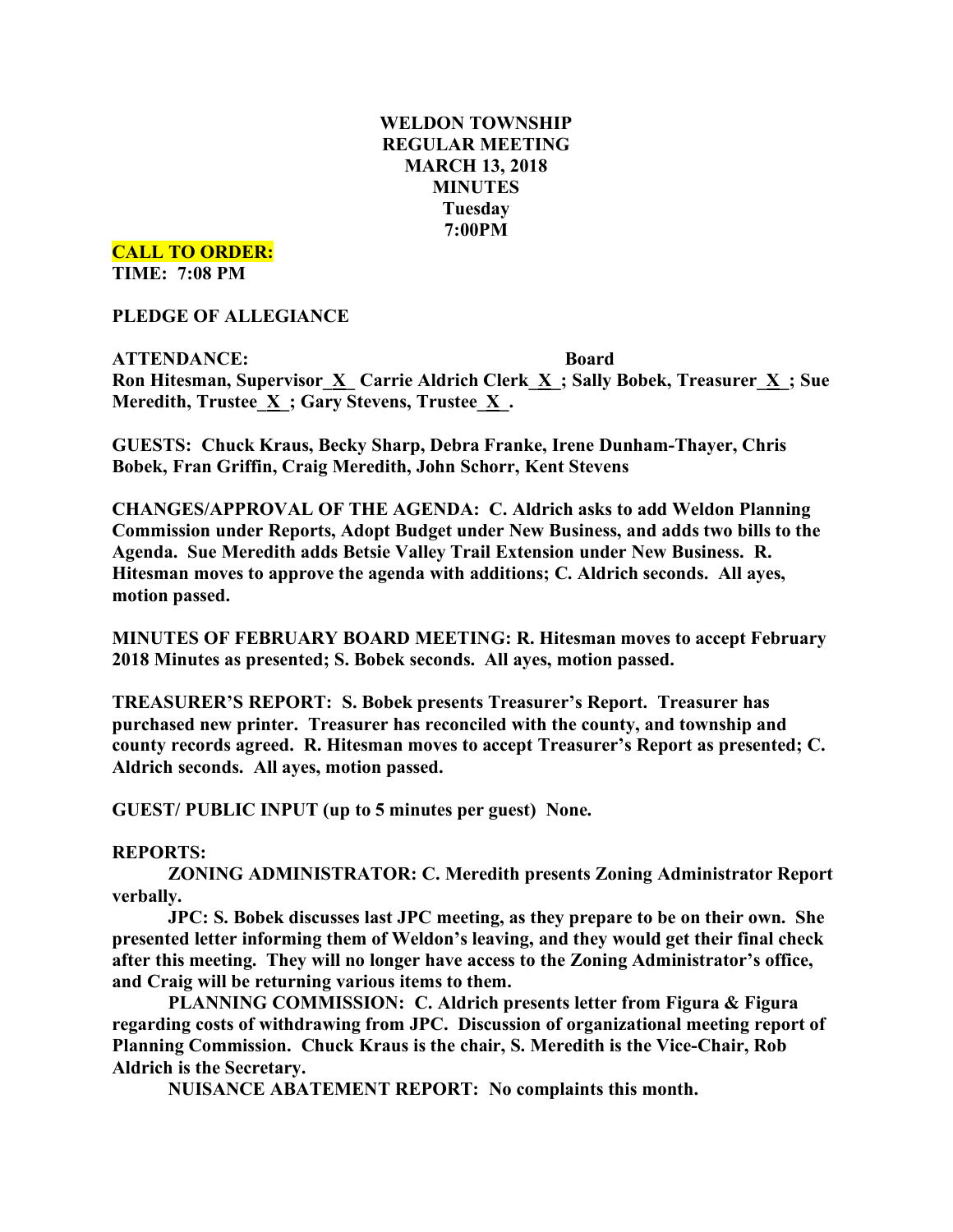**BUDGET REPORT: C. Aldrich presents budget report.**

**LIQUOR INSPECTOR REPORT: R. Hitesman presents Liquor Inspection Report. SUPERVISOR COMMENTS: R. Hitesman contacted Matt Skeels from the road commission regarding building a bridge at Haze Road. Discussion of his emailed response. Discussion of different bridge options. Discussion of applying for a grant from GLFT.**

**CLERK COMMENTS: C. Aldrich moves to make final budget amendments.: \$514 for 209-726, \$400 for 333-000, \$84 to 851-000, \$1,000 to 410-000, and \$1,998 to be taken from 191-000 to cover budget adjustments; S. Bobek seconds. All ayes, motion passed.**

**Final check to Joint Planning Commission was \$2,798.38. The check was made out to the Village of Thompsonville and Colfax Township jointly.**

**Audit date set for June 25 & 26, 2018, to be performed by Baird, Cotter & Bishop.**

**Clerk reads Tim Figura's letter regarding Bobek/Nuisance Abatement Question. Discussion.**

## **UNFINISHED BUSINESS:**

**Supervisor has received a bid from Rick DaMore regarding township bathroom renovation. Treasurer has received a quote from K & K Builders. Supervisor will contact Nye Plumbing & Heating for quote.**

**Discussion of Nuisance Abatement Officer Contract.**

**Discussion of letters sent to Joint Planning Commission, and Ron Evitts/Eugene Allen.**

### **NEW BUSINESS:**

**Discussion of MTA 2018 Annual Conference. R. Hitesman requests that those that want to attend may, and they will contact the clerk so she can sign them up.**

**Discussion of staggered terms for the Weldon Township Planning Commission. C. Aldrich moves that Chuck Kraus, Rob Aldrich and Fran Griffin serve for three-year terms, Sue Meredith will serve a one-year term, Scott Williams, Becky Sharp and Chris Bobek will serve two-year terms; S. Bobek seconds. All ayes, motion passed.**

**S. Bobek moves to adopt the budget discussed at the Budget Meeting; S. Meredith seconds. All ayes, motion passed.**

**S. Meredith discusses AES plan presented by Lisa Leedy, regarding the Betsie Valley Trail Extension. C. Aldrich moves to approve Resolution #03132018 for the Betsie Valley Trail Extension; S. Meredith seconds. Clerk takes the roll call vote: Gary Stevens, yes; Sue Meredith, yes; Ron Hitesman, yes; Sally Bobek, yes; Carrie Aldrich, yes. Motion passed. Fran Griffin and Sue Meredith were charged with adjusting the zoning ordinance, to remove Colfax Township and the Village of Thompsonville, so that only Weldon Township's name appears. Sue Meredith, on behalf of the Weldon Township Planning Commission, recommends the board approve the Weldon Township Zoning Ordinance, and that this ordinance will supersede any and all prior zoning ordinances; S. Bobek seconds. The Zoning Ordinance number is #3132018. Clerk takes a roll call vote: Ron Hitesman, yes; Sue Meredith, yes; Sally Bobek, yes; Carrie Aldrich, yes; Gary Stevens, yes. S. Bobek moves to approve Craig Meredith as Weldon Township's Zoning Administrator; C. Aldrich seconds. All ayes, except Sue Meredith abstains. Motion passed. C. Aldrich moves that the Zoning Administrator be paid \$2,000 a year, and 70% of the zoning fees, plus mileage and expenses; R. Hitesman seconds. Clerk takes roll call vote: Carrie**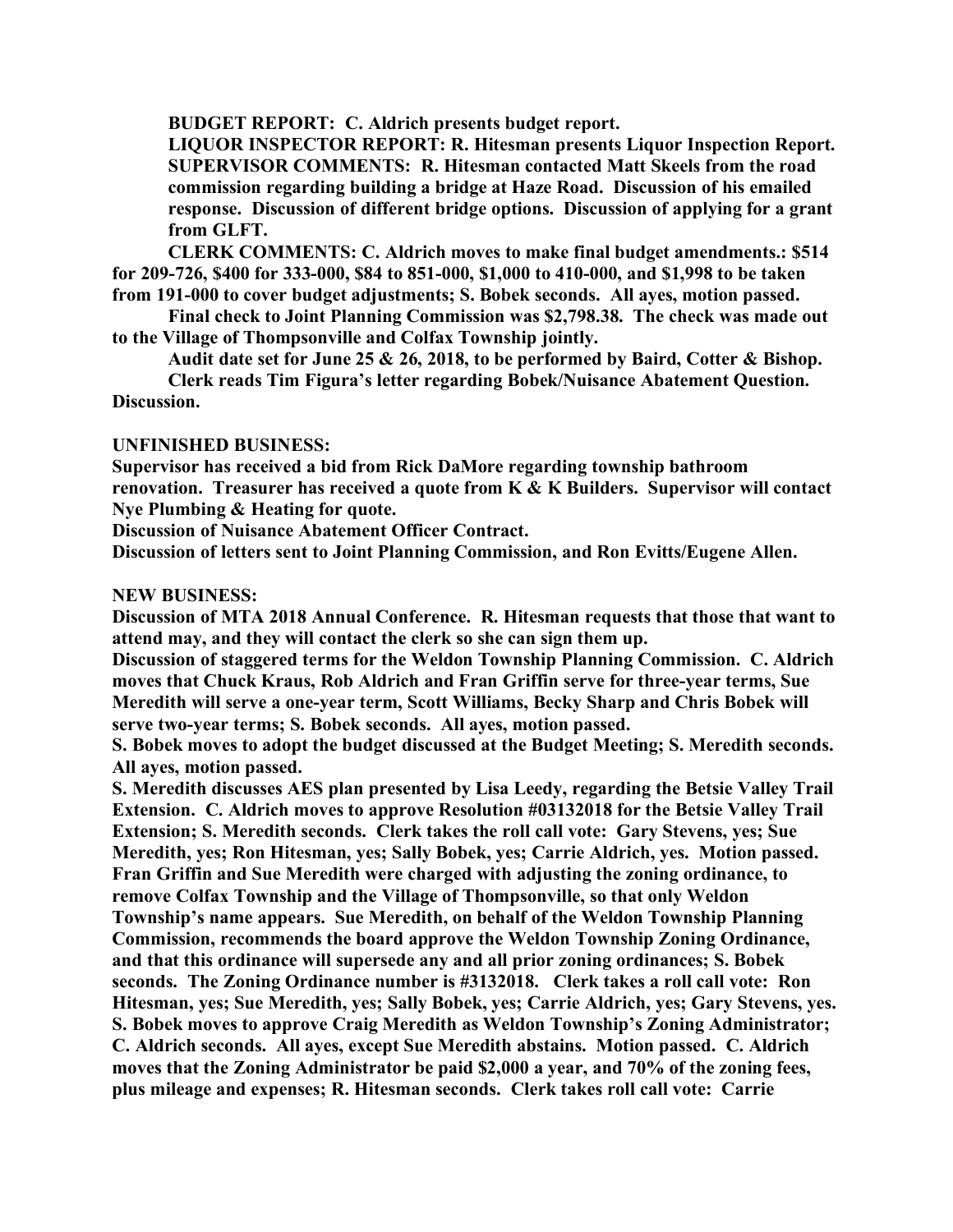**Aldrich, yes; Sue Meredith, abstains; Sally Bobek, yes; Ron Hitesman, yes; Gary Stevens, yes. Motion passed.**

**Discussion of purchasing Township Planning & Zoning Decision-Making book by MTA. R. Hitesman moves that the township purchase 3 copies of the book; C. Aldrich seconds. All ayes, motion passed.**

**Discussion of Municipal Retirement Systems surrender fees and pension disbursement. Clerk will contact Municipal Retirement for further clarification.**

**Discussion of purchasing podium for township hall. Board will discuss again next month. Discussion of May 2018 board meeting date to be changed. C. Aldrich moves to change the May board meeting date to Wednesday, May 9th , at 7:00 PM.; S. Bobek seconds. All ayes, motion passed.**

**Discussion of Weldon Township Cleanup Day to be set for May 19th, 2018, 9-1 PM. R. Hitesman moves to accept American Waste's bid; G. Stevens seconds. All ayes, motion passed. Discussion of Thompsonville tire recycling coming up in July.**

## **BILLS:**

| <b>Craig Meredith, Day Use Park</b>        | 150.00     |
|--------------------------------------------|------------|
| David Kane, Website Maintenance            | 60.00      |
| <b>Julie Lonn, Town Hall Cleaning</b>      | 50.00      |
| <b>US Postal Service</b>                   | 598.50     |
| <b>The Pioneer Group</b>                   | 61.88      |
| Acentek                                    | 175.99     |
| Richard J. Figura                          | 796.50     |
| <b>AFLAC</b>                               | 281.50     |
| <b>VISA</b>                                | 593.33     |
| <b>Sally Bobek, Reimbursement</b>          | 50.00      |
| <b>Municipal Retirement Systems</b>        | 50.00      |
| <b>Michigan Election Resources</b>         | 14.92      |
| Chris Bobek, Nuisance Abatement, Feb & Mar | 400.00     |
| <b>Board of Review</b>                     | 246.00     |
| <b>Weldon Planning Commission</b>          | 175.00     |
| <b>Jessica Nuytten, Assessor</b>           | 1120.00    |
| <b>Board Salaries</b>                      | 3075.00    |
| <b>TOTAL BILLS AMOUNT:</b>                 | \$8,098.62 |

**G. Stevens moves to pay the bills; C. Aldrich seconds. All ayes, motion passed.**

## **CORRESPONDENCE:**

**County Road Commissioners Meeting Minutes: February 22, 2018, March 1, 2018 Betsie Valley District Library Minutes January 9, 2018 Bill Robinson, Lake Twp Supervisor, Funding for Local Roads**

**PUBLIC COMMENT: Chris Bobek praises Ron Hitesman for all of his work regarding the bridge on Haze Road. He discusses removing carpet from town hall bathrooms. He discusses Nuisance Abatement position, blighted properties, and needing the board's support in carrying out his duties. He only acts by direction of the board. Clerk apologizes**